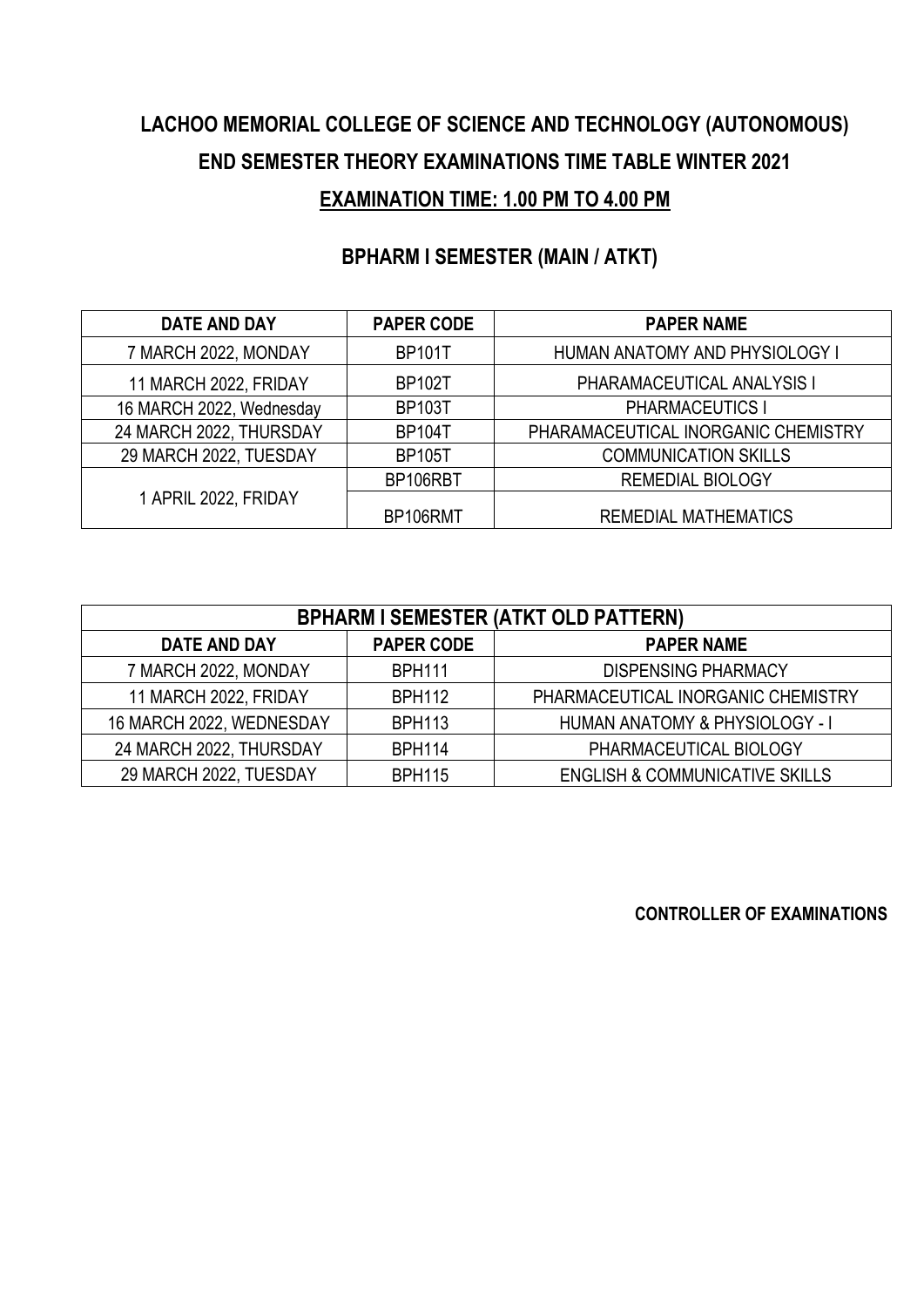#### **BPHARM III SEMESTER [MAIN/ ATKT]**

| DATE AND DAY             | <b>PAPER CODE</b> | <b>PAPER NAME</b>                   |
|--------------------------|-------------------|-------------------------------------|
| 5 MARCH 2022, SATURDAY   | <b>BP301T</b>     | PHARMACEUTICAL ORGANIC CHEMISTRY-II |
| 10 MARCH 2022, THURSDAY  | <b>BP302T</b>     | <b>PHYSICAL PHARMACEUTICS I</b>     |
| 15 MARCH 2022, TUESDAY   | <b>BP303T</b>     | PHARMACEUTICAL MICROBIOLOGY         |
| 23 MARCH 2022, WEDNESDAY | <b>BP304T</b>     | PHARMACEUTICAL ENGINEERING          |

| <b>BPHARM III SEMESTER [ATKT OLD PATTERN]</b> |               |                                    |
|-----------------------------------------------|---------------|------------------------------------|
| 5 MARCH 2022, SATURDAY                        | <b>BPH311</b> | PHYSICAL PHARMACY                  |
|                                               |               | PHARMACEUTICAL ENGINEERING AND     |
| 10 MARCH 2022, THURSDAY                       | <b>BPH312</b> | <b>ENGINEERING DRAWING</b>         |
| 15 MARCH 2022, TUESDAY                        | <b>BPH313</b> | PHARMACEUTICAL ORGANIC CHEMISTRY-I |
| 23 MARCH 2022, WEDNESDAY                      | <b>BPH314</b> | CHEMISTRY OF NATURAL PRODUCTS-I    |
| 28 MARCH 2022, MONDAY                         | <b>BPH315</b> | <b>COMPUTER APPLICATIONS</b>       |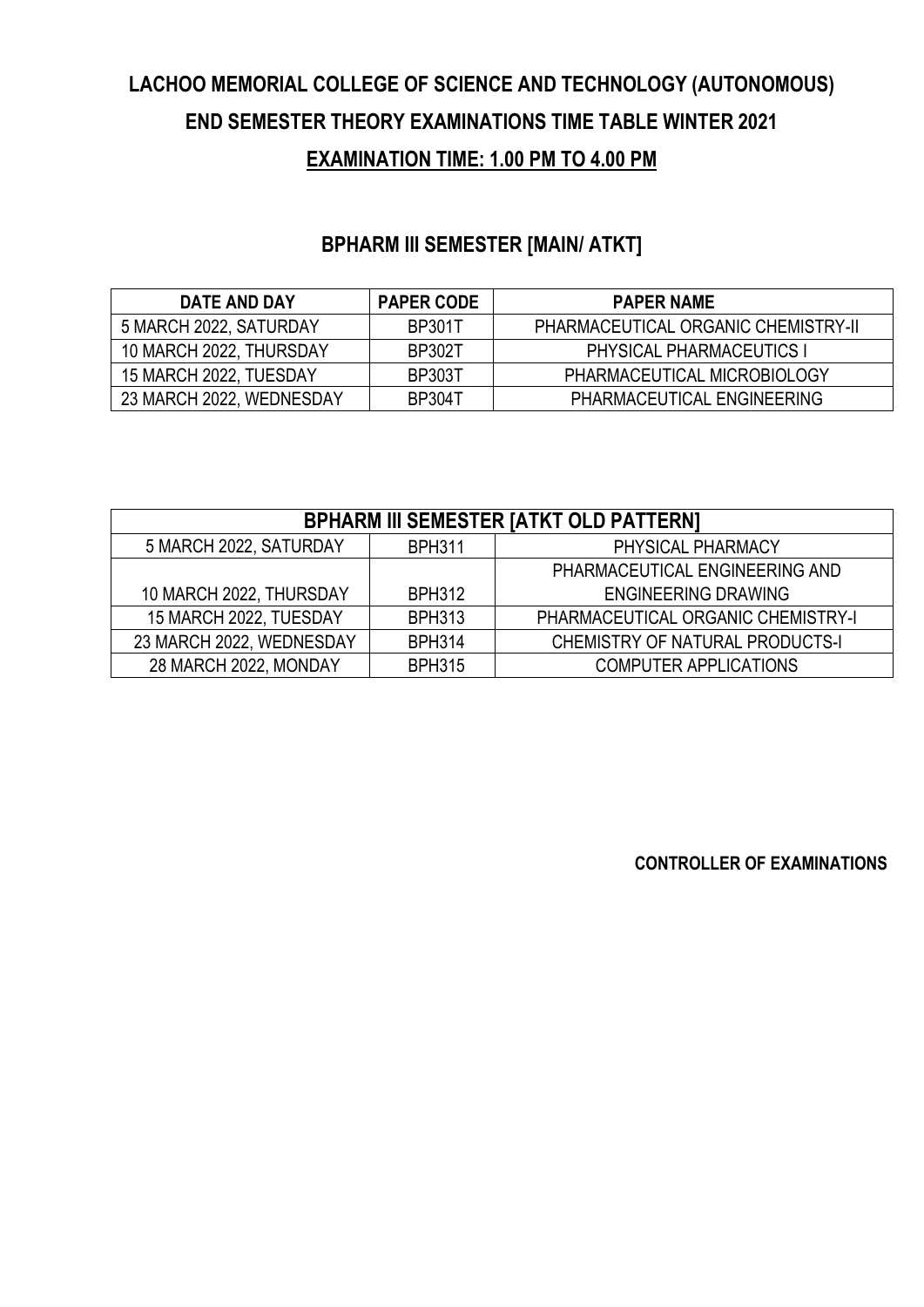| DATE AND DAY            | <b>PAPER CODE</b> | <b>PAPER NAME</b>                   |
|-------------------------|-------------------|-------------------------------------|
| 4 MARCH 2022, FRIDAY    | <b>BP501T</b>     | <b>MEDICINAL CHEMISTRY-II</b>       |
| 9 MARCH 2022, WEDNESDAY | <b>BP502T</b>     | <b>INDUSTRIAL PHARMACY I</b>        |
| 14 MARCH 2022, MONDAY   | <b>BP503T</b>     | PHARMACOLOGY-II                     |
| 22 MARCH 2022, TUESDAY  | <b>BP504T</b>     | PHARMACOGNOSY AND PHYTOCHEMISTRY II |
| 26 MARCH 2022, SATURDAY | <b>BP505T</b>     | PHARMACEUTICAL JURISPRUDENCE        |

#### **BPHARM V SEMESTER (MAIN/ ATKT)**

| <b>BPHARM V SEMESTER (ATKT OLD PATTERN)</b> |                   |                                     |  |
|---------------------------------------------|-------------------|-------------------------------------|--|
| <b>DATE AND DAY</b>                         | <b>PAPER CODE</b> | <b>PAPER NAME</b>                   |  |
| 4 MARCH 2022, FRIDAY                        | <b>BPH511</b>     | PHARMACEUTICAL MICROBIOLOGY         |  |
| 9 MARCH 2022, WEDNESDAY                     | <b>BPH512</b>     | PHARMACEUTICAL ANALYSIS             |  |
| 14 MARCH 2022, MONDAY                       | <b>BPH513</b>     | <b>MEDICINAL CHEMISTRY-I</b>        |  |
| 22 MARCH 2022, TUESDAY                      | <b>BPH514</b>     | PHARMACOLOGY AND PATHOPHYSIOLOGY-II |  |
| 26 MARCH 2022, SATURDAY                     | <b>BPH515</b>     | PHARMACOGNOSY-II                    |  |